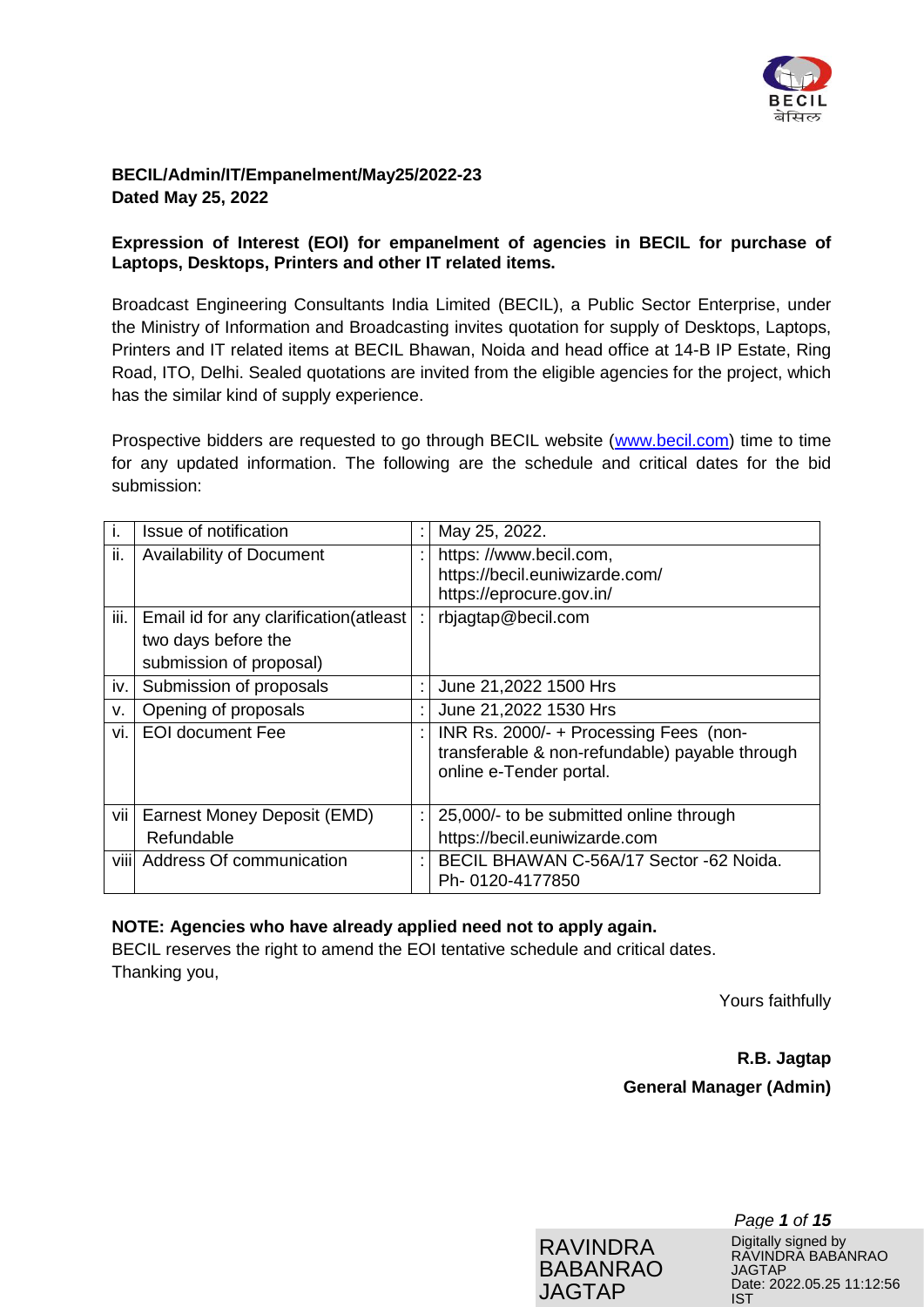

## **EOI No. : BECIL/Admin/IT/Empanelment/2022-23**

**Expression Of Interest for empanelment of agencies in BECIL for purchase of Laptops, Desktops, Printers and other IT related items for BECIL Noida and ITO office.**



# **BROADCAST ENGINEERING CONSULTANTS INDIA LTD**

**Head Office:** 14-B Ring Road, IP Estate, New Delhi-110002 Tel: +91 11 23378823 Fax: 91 1123379885 **Corporate Office:** 56-A/17, Block-C, Sector-62, Noida-201307 Tel: +91 120 4177850 Fax: +91 120 4177879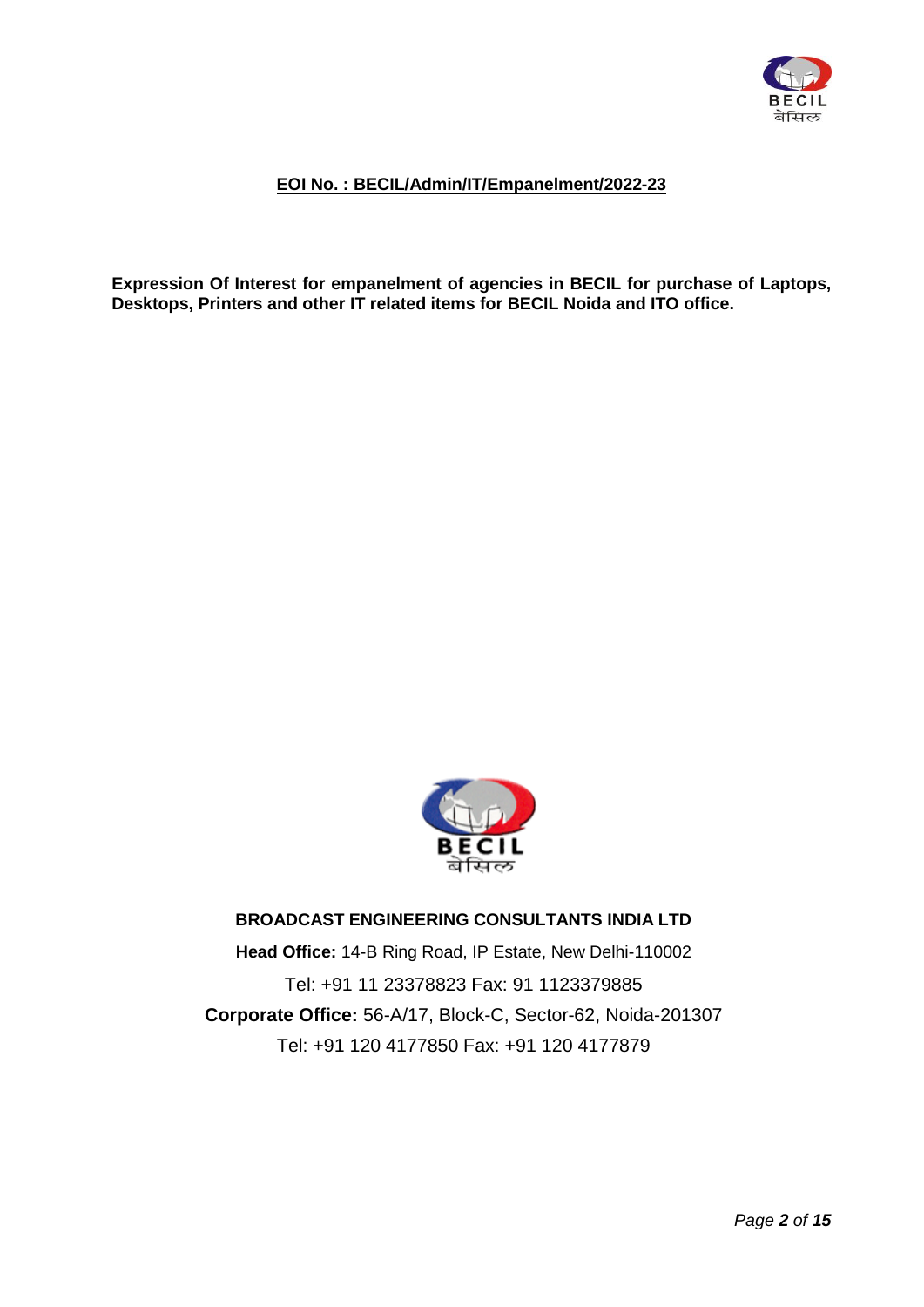

# **INDEX**

| S.No.          | <b>Description</b>                                                                                                                                                                                                | Page No.  |
|----------------|-------------------------------------------------------------------------------------------------------------------------------------------------------------------------------------------------------------------|-----------|
|                | <b>Critical Dates &amp; Schedules</b>                                                                                                                                                                             | 4         |
| $\overline{2}$ | Instruction for E-Tendering Portal                                                                                                                                                                                | 6         |
| 3              | <b>Eligibility Criteria</b>                                                                                                                                                                                       | 7         |
| 4              | Scope Of Work                                                                                                                                                                                                     | 7         |
| 5              | <b>Terms &amp; Condition</b>                                                                                                                                                                                      | $7 - 8$   |
| 6              | <b>Empanelment Procedure</b>                                                                                                                                                                                      | $9 - 10$  |
| $\overline{7}$ | <b>Check List</b>                                                                                                                                                                                                 | 11        |
| 8              | Annexures - Format of Particulars<br>Annexure – I: Self Declaration Code of Conduct<br>Annexure - II: Undertaking& Acceptance<br>Annexure-III: Applicant Profile<br>Annexure-IV: Self Declaration Not BlackListed | $12 - 15$ |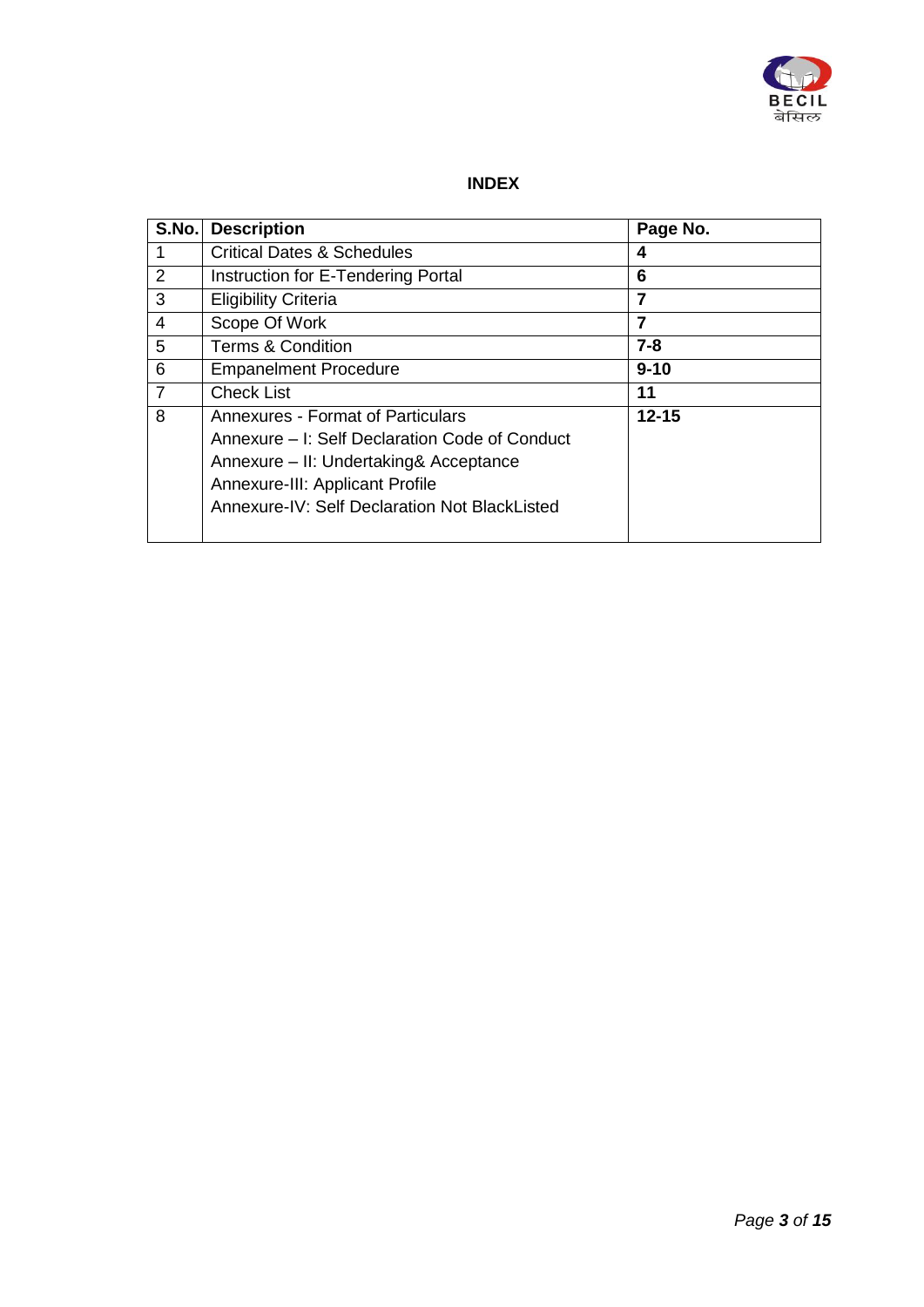

#### **I. Critical dates and schedule**

|      | Issue of notification                  |   | May 25, 2022.                                                                                                       |
|------|----------------------------------------|---|---------------------------------------------------------------------------------------------------------------------|
| ii.  | <b>Availability of Document</b>        |   | https://www.becil.com,<br>https://becil.euniwizarde.com/                                                            |
|      |                                        |   | https://eprocure.gov.in/                                                                                            |
| iii. | Email id for any clarification(atleast |   | rbjagtap@becil.com                                                                                                  |
|      | two days before the                    |   |                                                                                                                     |
|      | submission of proposal)                |   |                                                                                                                     |
| iv.  | Submission of proposals                |   | June 21,2022 1500 Hrs                                                                                               |
| v.   | Opening of proposals                   |   | June 21,2022 1530 Hrs                                                                                               |
| vi.  | <b>EOI document Fee</b>                | ٠ | INR Rs. 2000/- + Processing Fees (non-<br>transferable & non-refundable) payable through<br>online e-Tender portal. |
| vii  | Earnest Money Deposit (EMD)            |   | 25,000/- to be submitted online through                                                                             |
|      | Refundable                             |   | https://becil.euniwizarde.com                                                                                       |
|      | viii Address Of communication          |   | BECIL BHAWAN C-56A/17 Sector -62 Noida.<br>Ph-0120-4177850                                                          |

BECIL reserves the right to amend the RFP tentative schedule and critical dates.

## **II. INSTRUCTIONS TO USE E-TENDERING PORTAL OF BECIL**

**1)** E-Procurement is the complete process of e-Tendering from publishing of EOIs online, inviting online bids, evaluation and award of contract using the system. You may keep a watch of the EOIs floated under https://becil.euniwizarde.com. These will be invited for online Bids. Bidder Enrolment can be done using "Bidder Enrolment".

**2)** The instructions given below are meant to assist the bidders in registering on the e-EOI Portal, and submitting their bid online on [https://becil.euniwizarde.com](https://becil.euniwizarde.com/) the e-Tendering portal as per uploaded bid.

**3)** More information useful for submitting online bids on may be obtained at: [https://becil.euniwizarde.com](https://becil.euniwizarde.com/)

#### **4) GUIDELINES FOR REGISTRATION ON PORTAL**

a. Bidders are required to enroll on the e-Procurement Portal by clicking on the link "Online Bidder Enrolment" on the e-EOI Portal by paying the registration fee of ₹ 2000/- +Applicable GST.

b. As part of the enrolment process, the bidders will be required to choose a unique username and assign a password for their accounts.

c. Bidders are advised to register their valid email address and mobile numbers as part of the registration process. These would be used for any communication with the bidders.

d. Upon enrolment, the bidders will be required to register their valid Digital Signature Certificate (Only Class III Certificates with signing + encryption key usage) issued by any Certifying Authority recognized by CCA India (e.g. Sify / TCS / nCode / eMudhra etc.), with their profile. Or bidders can contact our helpdesk for getting the DSC.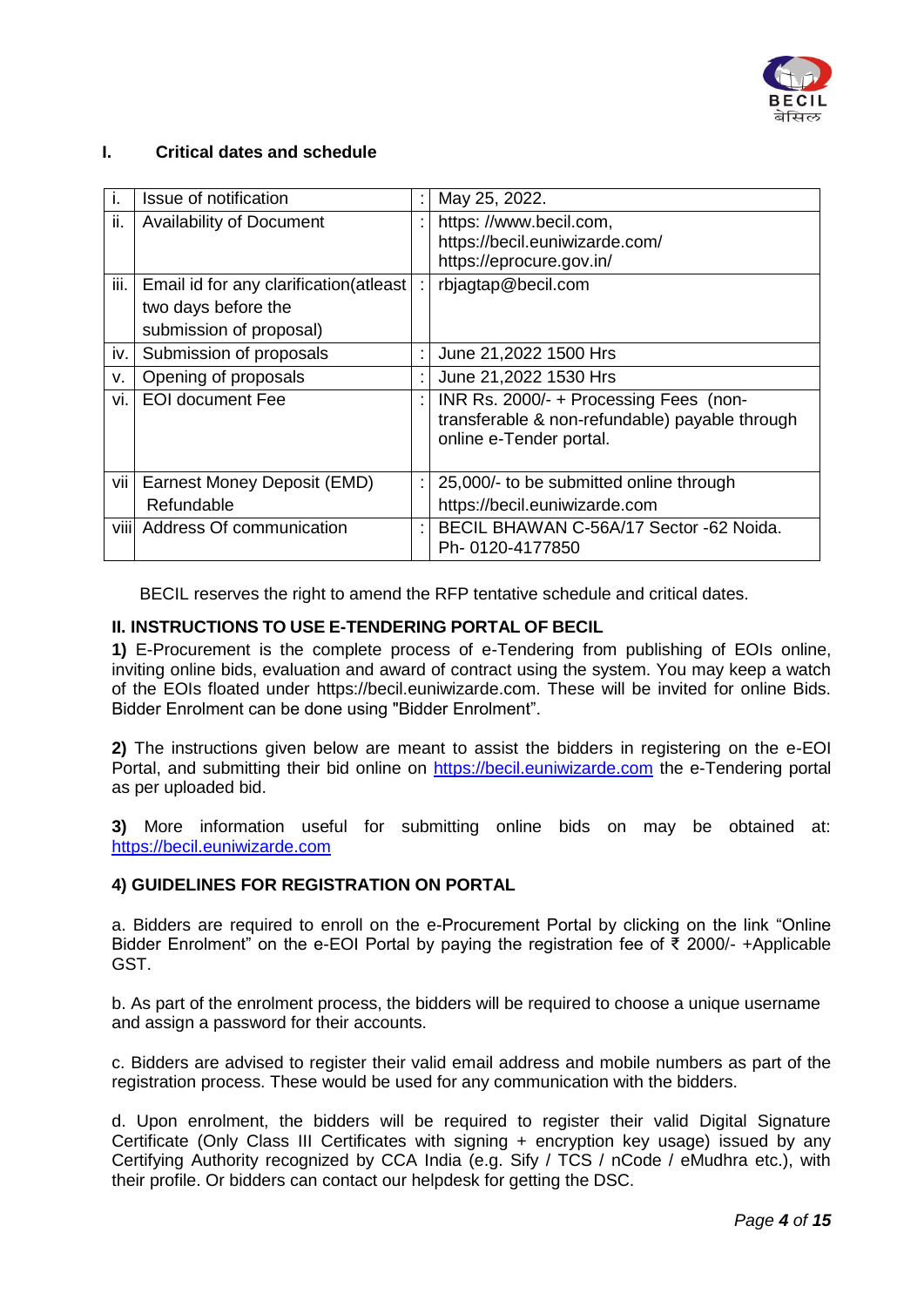

e. Only valid DSC should be registered by a bidder. Please note that the bidders are responsible to ensure that they do not lend their DSC"s to others which may lead to misuse.

f. Bidder then logs in to the site through the secured log-in by entering their user ID /password and the password of the DSC / e-Token.

g. The scanned copies of all original documents should be uploaded in pdf format on portal [https://becil.euniwizarde.com.](https://becil.euniwizarde.com/)

h. After completion of registration payment, bidders need to send their acknowledgement copy on our help desk mail ID: [helpdeskeuniwizarde@gmail.com](mailto:helpdeskeuniwizarde@gmail.com) for activation of your account.

#### **5) SEARCHING FOR EOI DOCUMENTS ON PORTAL**

a. There are various search options built in the e-EOI Portal, to facilitate bidders to search active EOIs by several parameters.

b. Once the bidders have selected the EOI they are interested in, you can pay the form fee and processing fee (NOT REFUNDABLE) by net-banking / Debit / Credit card then you may download the required documents / EOI schedules, Bid documents etc. Once you pay both fee EOIs will be moved to the respective "requested" Tab. This would enable the e- EOI Portal to intimate the bidders through e-mail in case there is any corrigendum issued to the EOI document.

#### **6) PREPARATION OF BIDS ON PORTAL**

a. Bidders should take into account any corrigendum published on the EOI document before submitting their bids.

b. Please go through the EOI advertisement and the EOI document carefully to understand the documents required to be submitted as part of the bid.

c. Bidders, in advance, should get ready the bid documents to be submitted as indicated in the EOI document / schedule and generally, they can be in PDF formats. Bid Original documents may be scanned with 100 dpi with Colour option which helps in reducing size of the scanned document.

d. To avoid the time and effort required in uploading the same set of standard documents which are required to be submitted as a part of every bid, a provision of uploading such standard documents (e.g. PAN card copy, GST, Annual reports, auditor certificates etc.) has been provided to the bidders. Bidders can use "My Documents" available to them to upload such documents.

e. These documents may be directly submitted from the "My Documents" area while submitting a bid, and need not be uploaded again and again. This will lead to a reduction in the time required for bid submission process.

#### **7) SUBMISSION OF BIDS ON PORTAL**

a. Bidder should log into the website well in advance for the submission of the bid so that it gets uploaded well in time i.e. on or before the bid submission time. Bidder will be responsible for any delay due to other issues.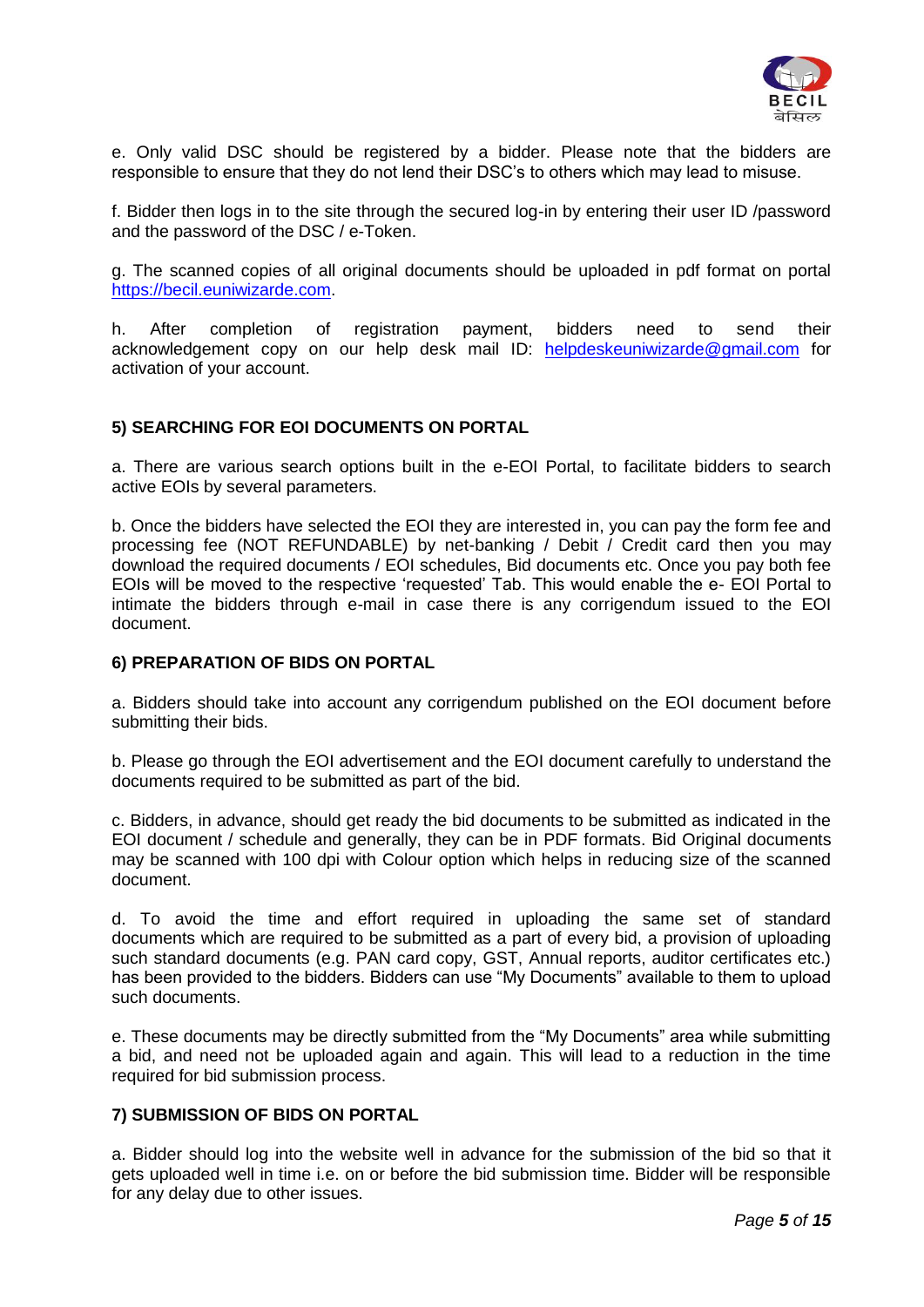

b. The bidder has to digitally sign and upload the required bid documents one by one as indicated in the EOI document as a token of acceptance of the terms and conditions laid down by BECIL.

c. Bidder has to select the payment option as "e-payment" to pay the EOI fee / EMD as applicable and enter details of the instrument.

d. In case of BG bidder should prepare the BG as per the instructions specified in the EOI document. The BG in original should be posted/couriered/given in person to the concerned official before the Online Opening of Financial Bid. In case of non-receipt of BG amount in original by the said time, the uploaded bid will be summarily rejected.

e. Bidders are requested to note that they should necessarily submit their financial bids in the format provided and no other format is acceptable. If the price bid has been given as a standard BOQ format with the EOI document, then the same is to be downloaded and to be filled by all the bidders. Bidders are required to download the BOQ file, open it and complete the white colored (unprotected) cells with their respective financial quotes and other details (such as name of the bidder). No other cells should be changed. Once the details have been completed, the bidder should save it and submit it online, without changing the filename. If the BOQ file is found to be modified by the bidder, the bid will be rejected.

f. The server time (which is displayed on the bidders" dashboard) will be considered as the standard time for referencing the deadlines for submission of the bids by the bidders, opening of bids etc. The bidders should follow this time during bid submission.

g. The uploaded EOI documents become readable only after the EOI opening by the authorized bid openers.

h. Upon the successful and timely submission of bid click "Complete" (i.e. after Clicking "Submit" in the portal), the portal will give a successful EOI submission acknowledgement & a bid summary will be displayed with the unique id and date & time of submission of the bid with all other relevant details.

i. The EOI summary has to be printed and kept as an acknowledgement of the submission of the EOI. This acknowledgement may be used as an entry pass for any bid opening meetings.

#### **8) FOR ANY CLARIFICATION IN USING [HTTPS://BECIL.EUNIWIZARDE.COM](https://becil.euniwizarde.com/)**

a. Any queries relating to the EOI document and the terms and conditions contained therein should be addressed to the EOI Inviting Authority for a EOI or the relevant contact person indicated in the EOI.

b. Any queries relating to the process of online bid submission or queries relating to e-EOI Portal in general may be directed to the Helpdesk Support.

c. Please feel free to contact euniwizard helpdesk (as given below) for any query related to e-Tendering Phone No. **011-49606060 Mail id: - [helpdeskeuniwizarde@gmail.com](mailto:helpdeskeuniwizarde@gmail.com)**. d. For Any query regarding Bid Submission bidder may contact **Mr. Tanweer Alam –Mob. 9355030610, 9456668969 between 09:30 AM to 6:00 PM.**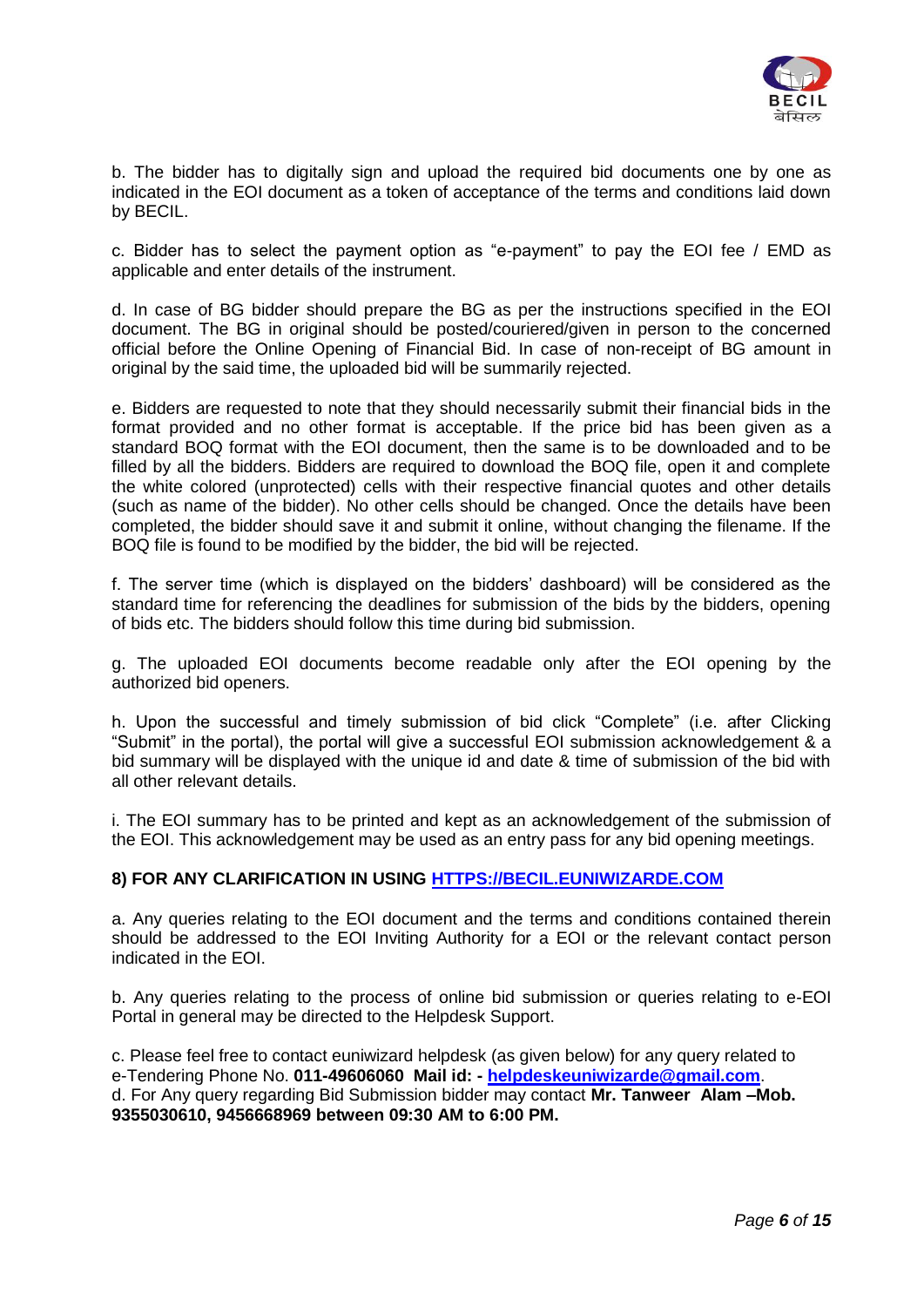

# **II. Eligibility Criteria**

The bidder shall fulfill the following eligibility conditions:

**1.** The bidder shall be either an Original Equipment Manufacturer (OEM), or any Firm/Company/Agency specially authorized by OEM or the authorized distributer.

In case the bidder is an OEM, the following supporting document will be submitted: a) Documentary Evidence in support of being an OEM;

In case the bidder is authorized by OEM or the authorized distributer, the bidder will submit the Letter of Authorization from the OEM or the authorized distributer.

- **2.** The bidders shall provide documentary proof of the registration (GST Number) under their own name. The registration must be in force and shall not expire during the course of agreement.
- **3.** Bidder shall provide a valid PAN number issued from Income Tax Authorities
- **4.** For evaluation and comparison of EOI, BECIL may ask bidders individually for clarification of their bid documents, including breakdown of rate. The request for clarification and the response shall be in writing, but no change in the price or substance of the EOI shall be sought, offered or permitted except as required to confirm the correction of arithmetical errors discovered by the BECIL during the evaluation of the EOIs.
- **5.** The bidder may be Proprietor/Partnership/Ltd Company. The bidder should have experience of minimum 3 years in the field of supply of desktops, Laptops, Printers and other IT related items.
- **6.** The bidder should have its office and technical support center in Delhi/NCR.
- **7.** Bidder should have experience for dealing government clients (list enclosed)
- **8.** Only Gem registered vendor/OEM are eligible to participate in this EOI.

## **IV. Scope of Work**

- **1.** The scope of work consists of supply of Laptops, Desktops, and Printers as "**As and When Required Basis"** for Noida and ITO locations.
- **2.** The selected bidder shall maintain the sufficient stock at the time of supply.
- **3.** The empanelment is for a period of 2 years and extended upto next 1 year from date of order. No demand for revision of rate on any account shall be entertained during the contract period.
- **4.** Any vendor, empanelled under this empanelment, if fails to participate in more than 3 (Three) EOIs /RFQ floated by BECIL would be removed from the list of empanelled vendors.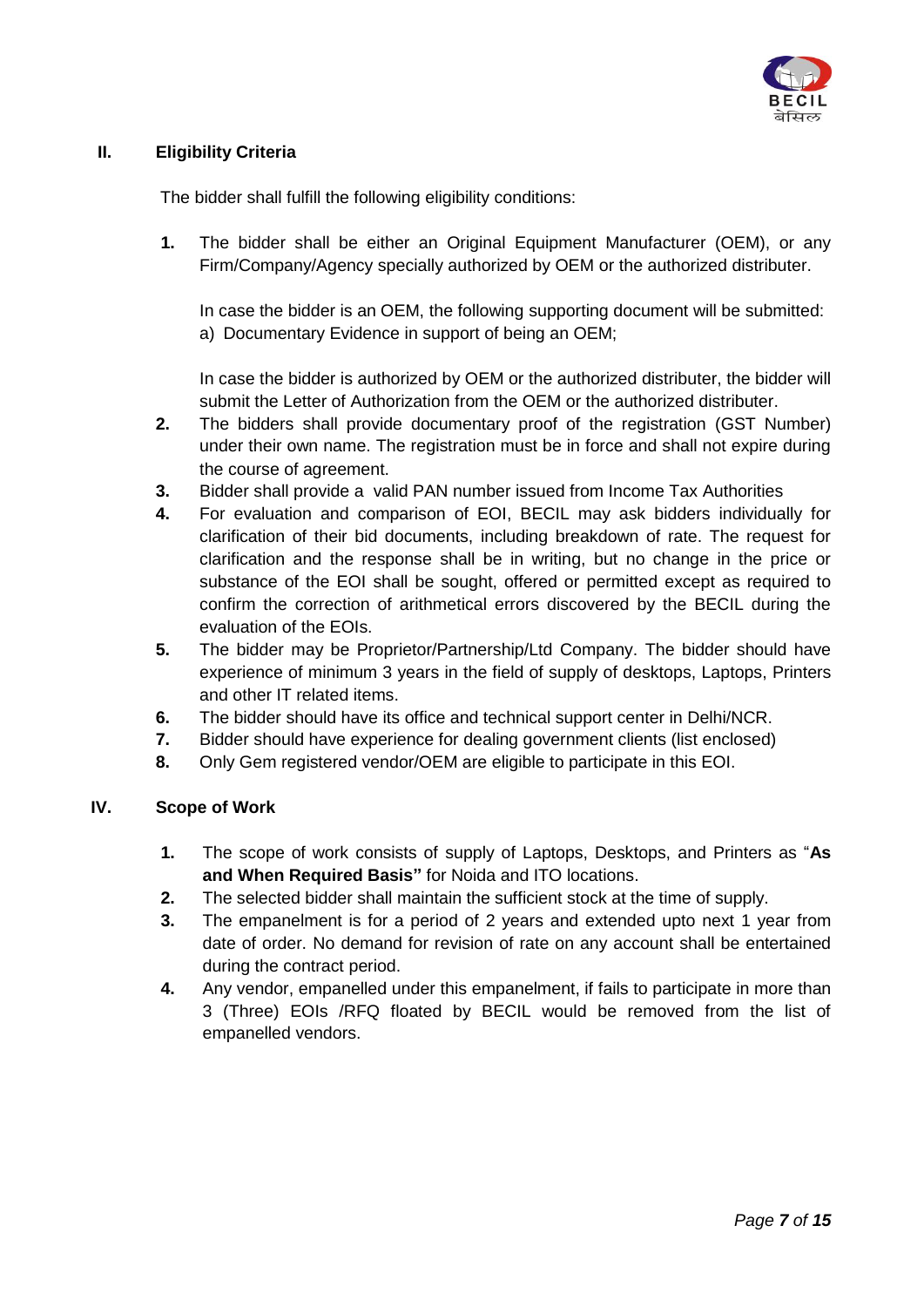

## **III. Terms and Conditions**

- **1.** The evaluation of the applications for empanelment shall be carried out by the committee constituted for the purpose.
- **2.** Any un-authenticated, alterations, erasures, overwriting, blanking out or discrepancies may render the EOI submission invalid. The evaluation of the response will only be based on the documents submitted and evaluation committee reserved the right to relax the evaluation criteria.
- **3.** Response submitted by Fax or E-mail or any form other than mentioned above will not be acceptable and liable for rejection by BECIL
- **4.** During empanelment period, BECIL reserves the right to de-panel, if the service provided by the vendor is found to be unsatisfactory or if, at any time, it is found that the information provided for empanelment is false, the BECIL reserves the right to remove such vendors from the empanelled list without giving any notice to the vendor in advance. BECIL"s decision will be final in this regard.

## **5. Consignee**

All the items as per suggestive BOM shall be delivered at:

*BECIL Bhawan, 56-A/17, Sector-62, Noida – 201307 (U.P.) OR*

*BECIL 14-B Ring Road, IP Estate, New Delhi-110002*

#### **6. Delivery period**

The delivery of the items as specified shall be done to BECIL within a period of 10 (Ten) Days from the date of release of Purchase Order.

#### **7. Guarantee and Warranty**

The equipment shall be under warranty for with minimum period of 1 Year or above from the date of successful testing & commissioning at BECIL Bhawan.

#### **8. Penalty**

In case of late delivery of items, bidders shall be liable to pay a penalty @ 0.5% of the order value per week of delay or a part there of upto maximum value of 5% of the contract value after which order is liable to be cancelled.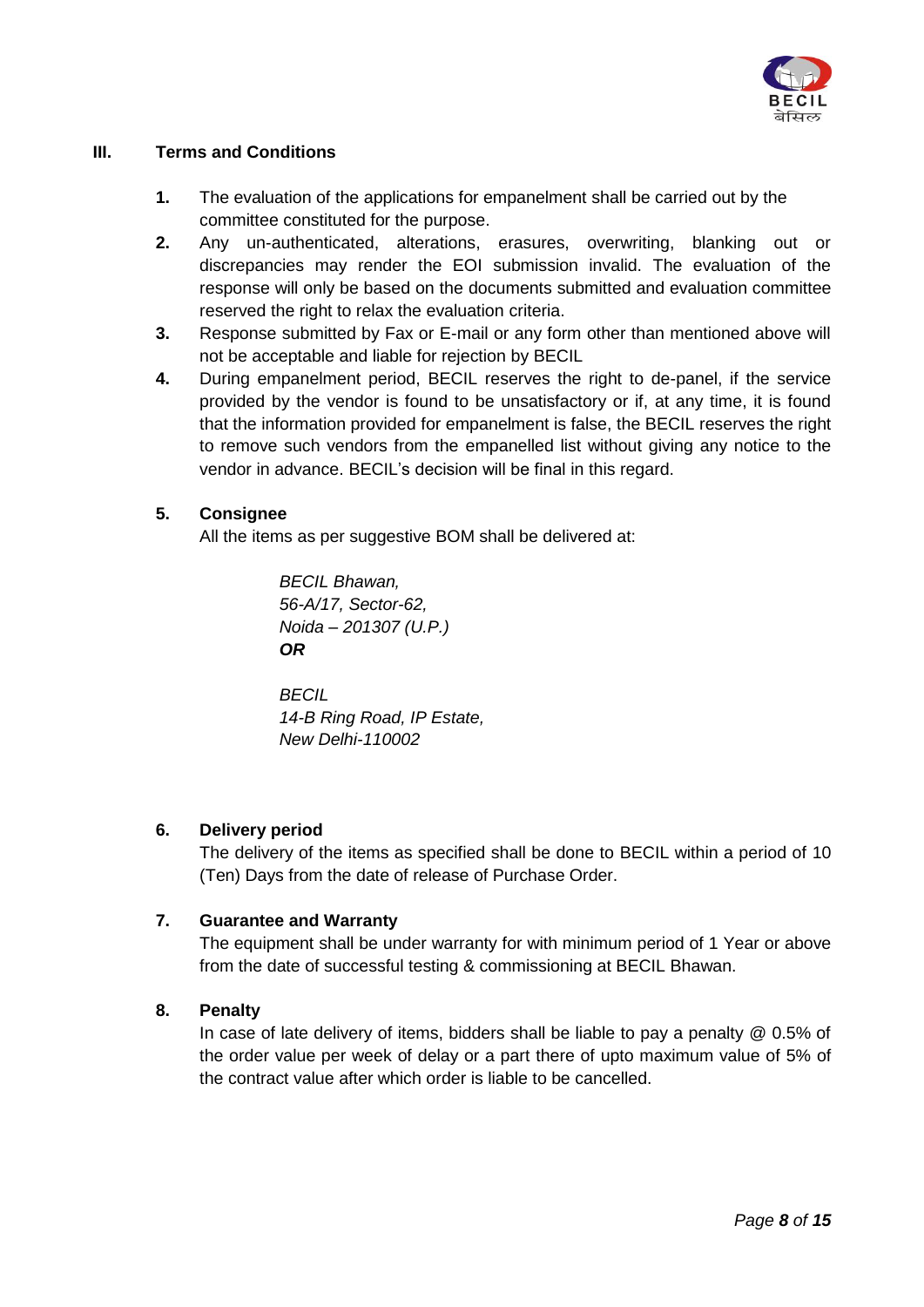

## **IV. Payment Terms**

 100% payment within 20 days after successful testing and operation of the items.

## **V. Documents**

 All the documents including invoice should be made in the name of "BECIL, 56- A/17, Sector-62, Noida – 201307 (U.P.)".

## **VI. Supplier code of conduct and business ethics**

BECIL is committed to its "values & beliefs" and business practices to ensure that companies and suppliers, who supply goods, materials or services, will also comply with these principles.

#### **a. Bribery and corruption:**

Suppliers are strictly prohibited from directly or indirectly (through intermediates or subcontractors) offering any bribe or undue gratification in any form to any person or entity and / or indulging in any corrupt practice in order to obtain or retain a business or contract.

#### **b. Integrity, indemnity & limitation:**

Suppliers shall maintain high degree of integrity during the course of its dealings with business/contractual relationship with BECIL. If it is discovered at any stage that any business/ contract was secured by playing fraud or misrepresentation or suspension of material facts, such contract shall be voidable at the sole option of the competent authority of BECIL. For avoidance of doubts, no rights shall accrue to the supplier in relation to such business/contract and BECIL or any entity thereof shall not have or incur any obligation in respect thereof. The supplier shall indemnify BECIL in respect of any loss or damage suffered by BECIL on account of such fraud, misrepresentation or suspension of material facts.

#### **VII. Empanelment Procedure**

The objective of evaluation methodology is to facilitate the empanelment of financially as well as technically superior vendors. The Empanelment will be valid for 2 years.

The vendor will be empanelled as per the following process:

1. Presently empanelled vendors will also have to apply afresh to be considered for further empanelment. Further the vendors who are presently empanelled with BECIL, and have never responded to any Request for Proposal (RFP) or Request for Quote (RFQ) as and when called for by BECIL under limited Tendering process will not be considered for empanelment.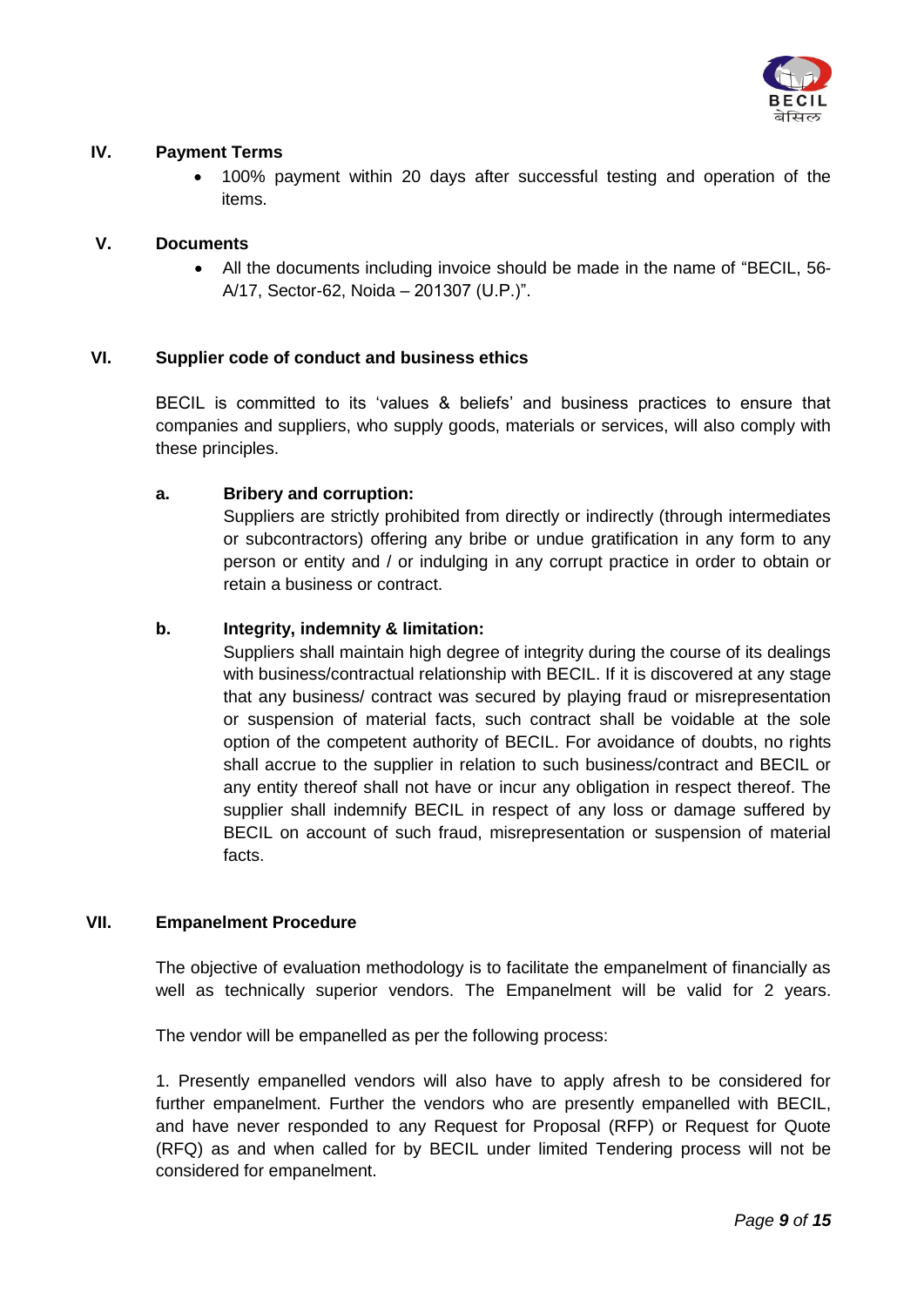

2. Vendors satisfying the eligibility criteria will be short listed and will be empanelled with BECIL after due scrutiny of documents submitted by the bidder. BECIL may, at its sole discretion, decide to seek more information from the Applicants. The clarification shall be given in writing immediately.

3. The Evaluation committee constituted for the purpose, may waive any informality or non- conformity or irregularity in an applications which does not constitute a material deviation, provided such waiver does not prejudice or affect the relative ranking of any applicant. Decision of the Evaluation Committee would be final and binding upon the Applicants,

4. BECIL decision in respect of evaluation methodology and short listing of Applicants will be final and no communications, whatsoever in this respect, shall be entertained. 5. BECIL may add/remove any relevant criteria for evaluating the proposals received in response to this EOI at the sole discretion of BECIL.

#### **Notification of Empanelment**

BECIL shall notify the successful applicant in writing by registered letter or by email, that its application has been accepted. The applicant shall acknowledge in writing, receipt of the notification of empanelment and shall send his acceptance within seven (7) days of receiving the notification.

Failure to abide by this, may lead to termination of the empanelment.

Bidder is expected to examine all instructions, terms, specifications and other information in the bidding documents. Failure to furnish all information required by the bidding document or to submit a bid not substantially responsive to the bidding documents in every respect will be at bidder"s risk and may result in the rejection of Bid.

Bidder should attach necessary supporting documents (self-attested copies) as proof in respect of each of the eligibility criteria mentioned in this EOI document.

#### **VIII. Amendment of EOI Document**

At any time before the submission of bids, BECIL may amend the EOI document by issuing an addendum/corrigendum in writing and by announcing it through its website. The addendum/corrigendum shall be binding on all the Agencies. To give the Agency reasonable time in which to take an amendment into account in their bids, the BECIL may, if the amendment is substantial, extend the deadline for the submission of bid.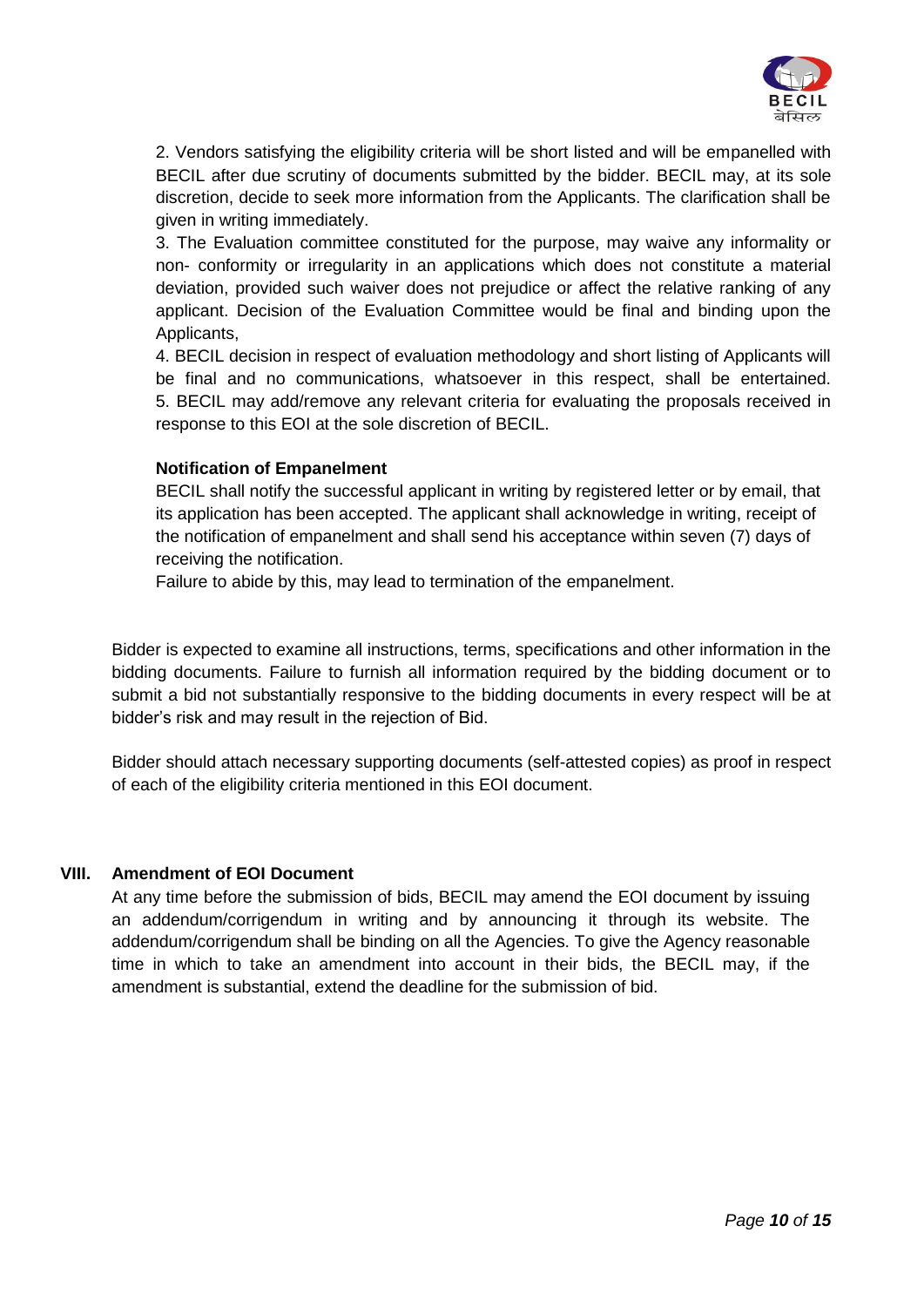

# **Check List**

| S.No.            | <b>Description</b>                                              | <b>Compliance/Confirmation by</b><br><b>Bidder(Tick Yes or No)</b> | <b>Please Indicate</b><br>Page No. of the<br><b>Bid Document</b> |
|------------------|-----------------------------------------------------------------|--------------------------------------------------------------------|------------------------------------------------------------------|
| $\overline{1}$ . | <b>Brief Details letter</b>                                     |                                                                    |                                                                  |
| 2.               | Company Registration copy                                       |                                                                    |                                                                  |
| 3.               | <b>Authorization Letter</b>                                     |                                                                    |                                                                  |
| 4.               | <b>Startup/MSME Certificate</b>                                 |                                                                    |                                                                  |
| 5.               | ISO certificate if any                                          |                                                                    |                                                                  |
| 6.               | <b>GEM Registration certificate</b>                             |                                                                    |                                                                  |
| $\overline{7}$ . | Client/Customer list(Govt./PSU) along with<br>PO copy           |                                                                    |                                                                  |
| 8.               | Pan/GST registration copy/TIN/VAT                               |                                                                    |                                                                  |
| 9.               | Turnover certificate from CA                                    |                                                                    |                                                                  |
| 10.              | Audit report for previous 3 Financial years                     |                                                                    |                                                                  |
| 11.              | Self-declaration for the code of integrity as<br>per Annexure I |                                                                    |                                                                  |
| 12.              | Undertaking and acceptance by the bidder as<br>per annexure II  |                                                                    |                                                                  |
| 13.              | Company Profile as per Annexure III                             |                                                                    |                                                                  |
| 14.              | Undertaking regarding Non-Blacklisting as<br>per Annexure IV    |                                                                    |                                                                  |
| 15.              | Any Other document bidder would like to<br>attach               |                                                                    |                                                                  |

Place:

Date :

Signature of the applicant(s) with seal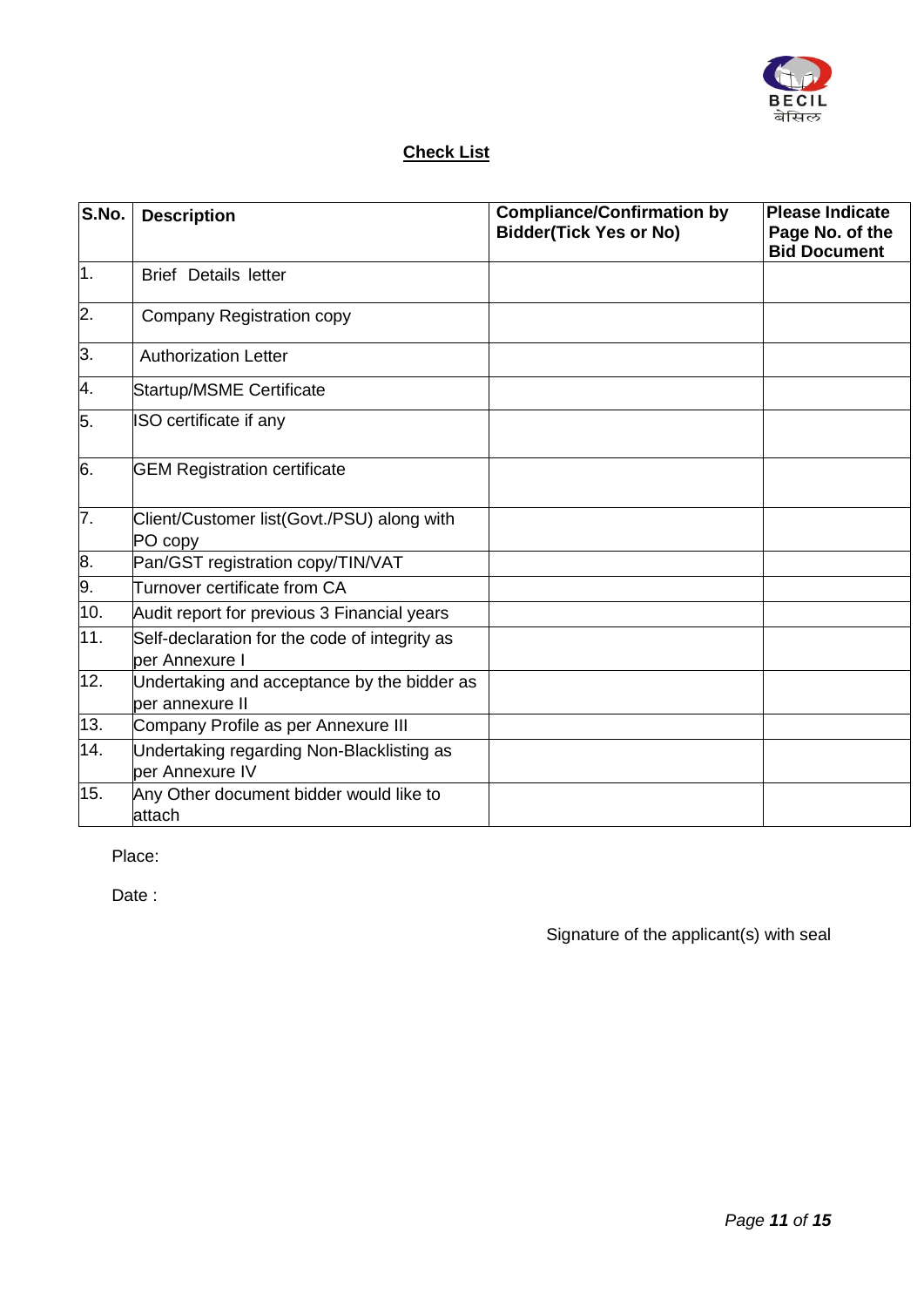

# **ANNEXURE I**

## SELF DECLARATION FOR THE CODE OF INTEGRITY

I / We declare that the information given above are true to the best of my/our knowledge. I / we also understand that if at any stage it is found/noticed by the BECIL that any information thus provided by me / us is untrue / incorrect partly or fully and in case of receipt of adverse /unsatisfactory report from other clients/Bankers, the BECIL may not consider my/ our application and/or may reject me/ us and /or may take any appropriate action against us.

I/We also understand that partly / wrongly filled application and / or applications not in prescribed pro-forma and / or applications not accompanying relevant documents / enclosures / annexed documents are liable to be summarily rejected by the BECIL.

I / We also declare that I / we will not get myself / ourselves registered as vendor(s) in BECIL in more than one name.

I/ We agree and authorize the BECIL to obtain the confidential report from my / our clients, to obtain credit opinion from the BECIL and to verify the work executed by us.

I/ We submit all the documents as mentioned in the Eligibility Criteria for Empanelment.

I/we shall submit additional documents whenever asked for by BECIL.

I/ We confirm that all the Rules prevailing in the concerned state, the Labour Laws, Risk Insurance obligations, State & Central Govt. statutory requirements etc are compiled by me/ us.

I/We understand that this is merely an application and does not entitle me / us to be necessarily qualified by the BECIL and the BECIL reserves the right to reject all and / or any application without assigning any reason whatsoever.

Place:

Date :

Signature of the applicant(s) with seal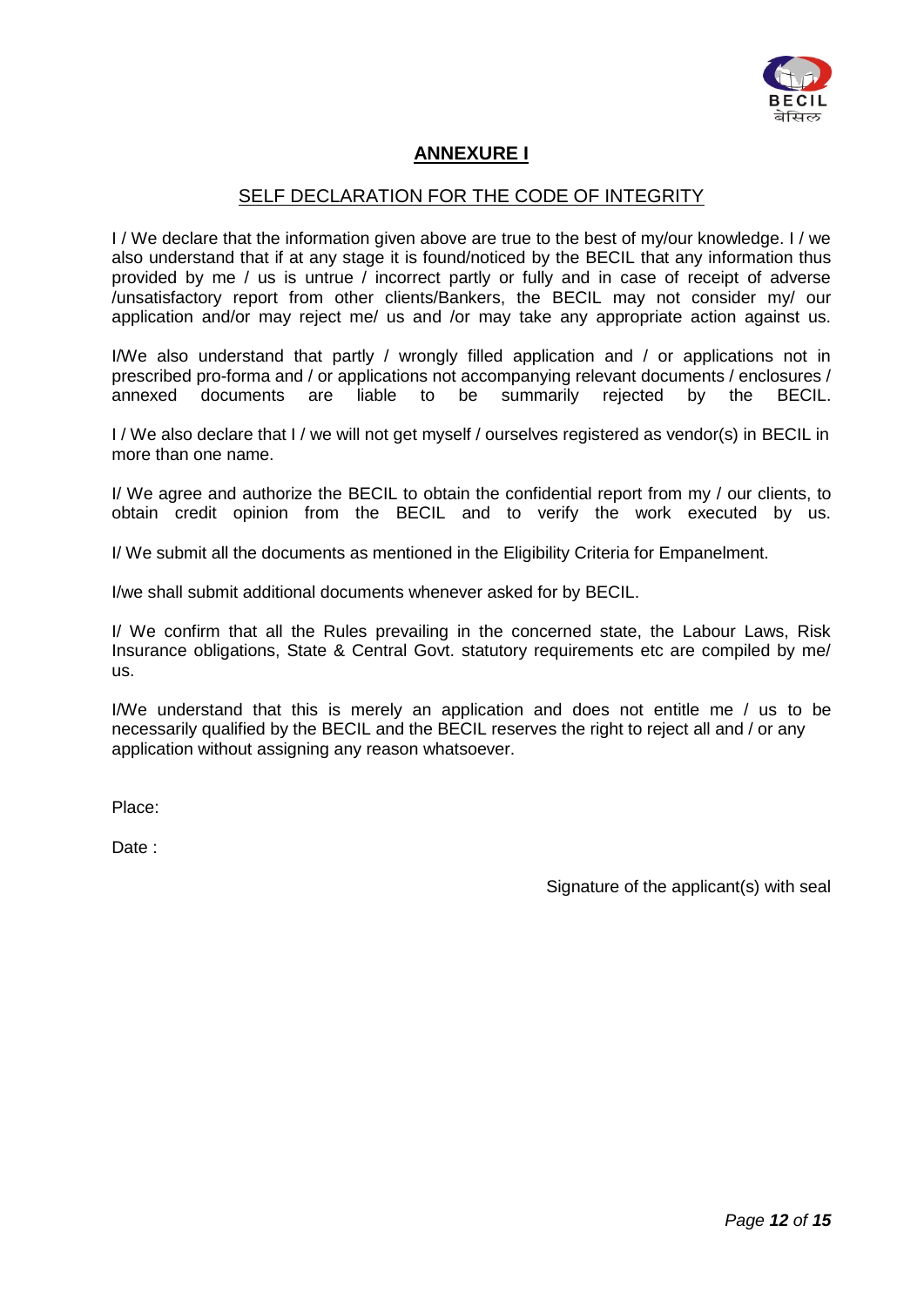

# ANNEXURE II UNDERTAKING & ACCEPTANCE LETTER BY THE BIDDER

I/We have carefully gone through the various terms and conditions listed in the "**Expression Of Interest for supply of Desktop computer system, Laptop, Printer and supply of IT related items "As and When Required**"". I/We agree to all these conditions and offer to service (Supply) for BECIL and submitting this proposal after carefully reading the conditions and understanding the same without any kind of pressure or influence from any source whatsoever. I/We hereby sign this undertaking in token of our acceptance of various conditions listed in the document.

**Place:\_\_\_\_\_\_\_\_\_\_\_\_\_ \_\_\_\_\_\_\_\_\_\_\_\_\_\_\_\_\_\_\_\_\_\_\_\_\_\_\_\_\_\_\_\_** 

> **Signature of Authorized Signatory on behalf of Agency**

| <b>Date</b>           |  |
|-----------------------|--|
| <b>Address:</b>       |  |
| <b>Mobile Number:</b> |  |
| Email ID:             |  |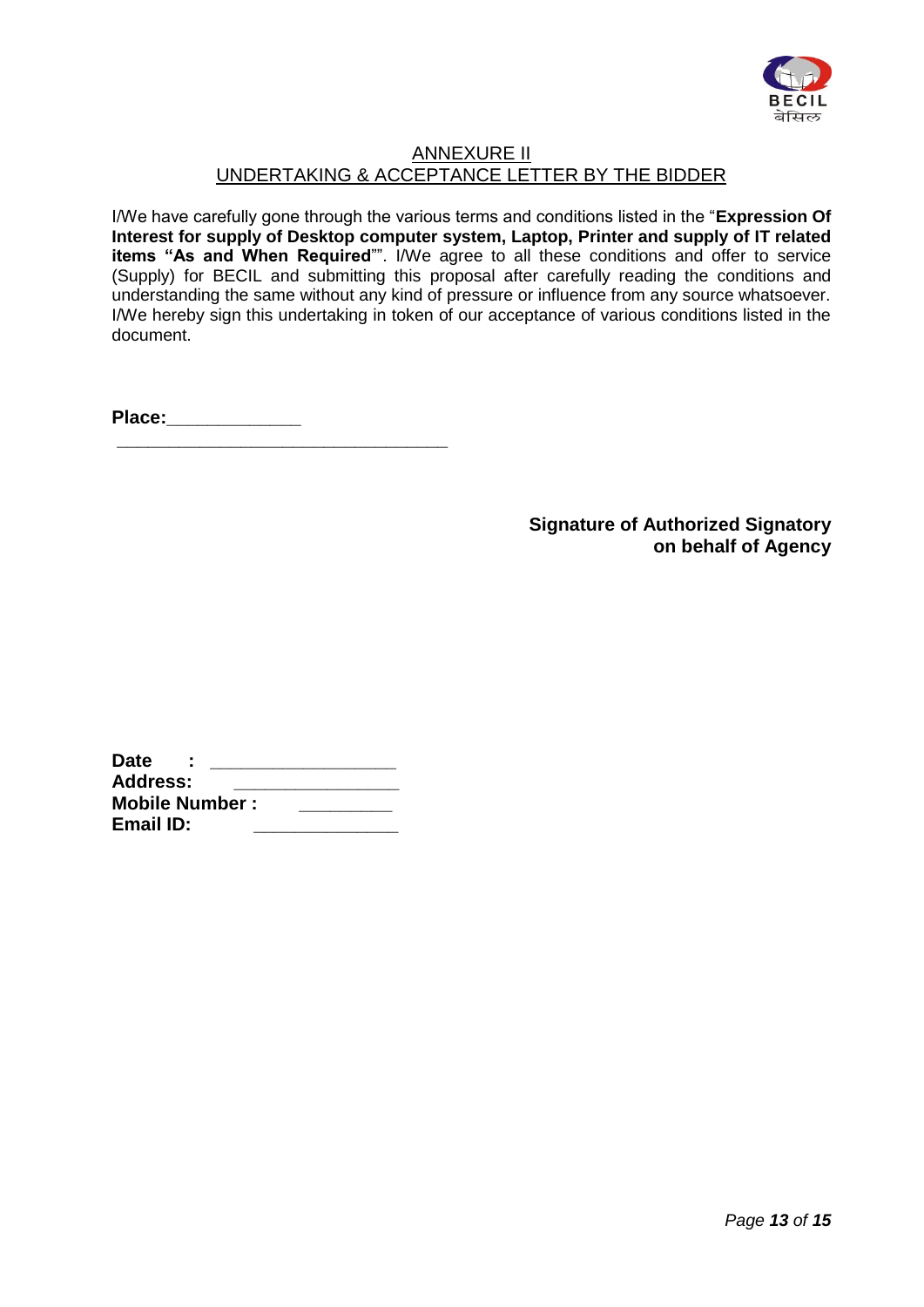

# ANNEXURE III APPLICANT"S PROFILE (COMPANY"S LETTER HEAD)

| S.No.                   | <b>Particulars</b>                                                               | <b>Documentary Evidence</b><br>(Pg.No.) |
|-------------------------|----------------------------------------------------------------------------------|-----------------------------------------|
| 1                       | Name of the Applicant / firm/Agency/ Vendor                                      |                                         |
| $\overline{2}$          | Status of Applicant (Company, Partnership, Prop., etc.                           |                                         |
| 3                       | Year of Establishment & Details of Registration (attach<br>Documentary Proof)    |                                         |
| 4                       | Number of years' experience in Supply of Computer<br><b>HW/Software Business</b> |                                         |
| 5                       | Address, Telephone No.                                                           |                                         |
| 6                       | <b>Email Address</b>                                                             |                                         |
| $\overline{\mathbf{r}}$ | Website address of the Company, if any                                           |                                         |
| 8                       | Authorized Official with Name, Designation, Contact                              |                                         |
|                         | Phone No/Mobile No / FAX No. etc. for the EOI                                    |                                         |
| 9                       | Service Tax No. / GST No                                                         |                                         |
| 10                      | Pan No.                                                                          |                                         |
| 11                      | 3 Years ITRs certificate from Chartered Account.                                 |                                         |
| 12                      | Annual turnover for the last 3 financial years (certificate<br>from Auditor)     |                                         |

We hereby declare that the information submitted above is true to the best of our knowledge. We understand that in case any discrepancy is found in the information submitted by us our EOI is liable to be rejected.

Signature of the Authorized Signatory with date & seal